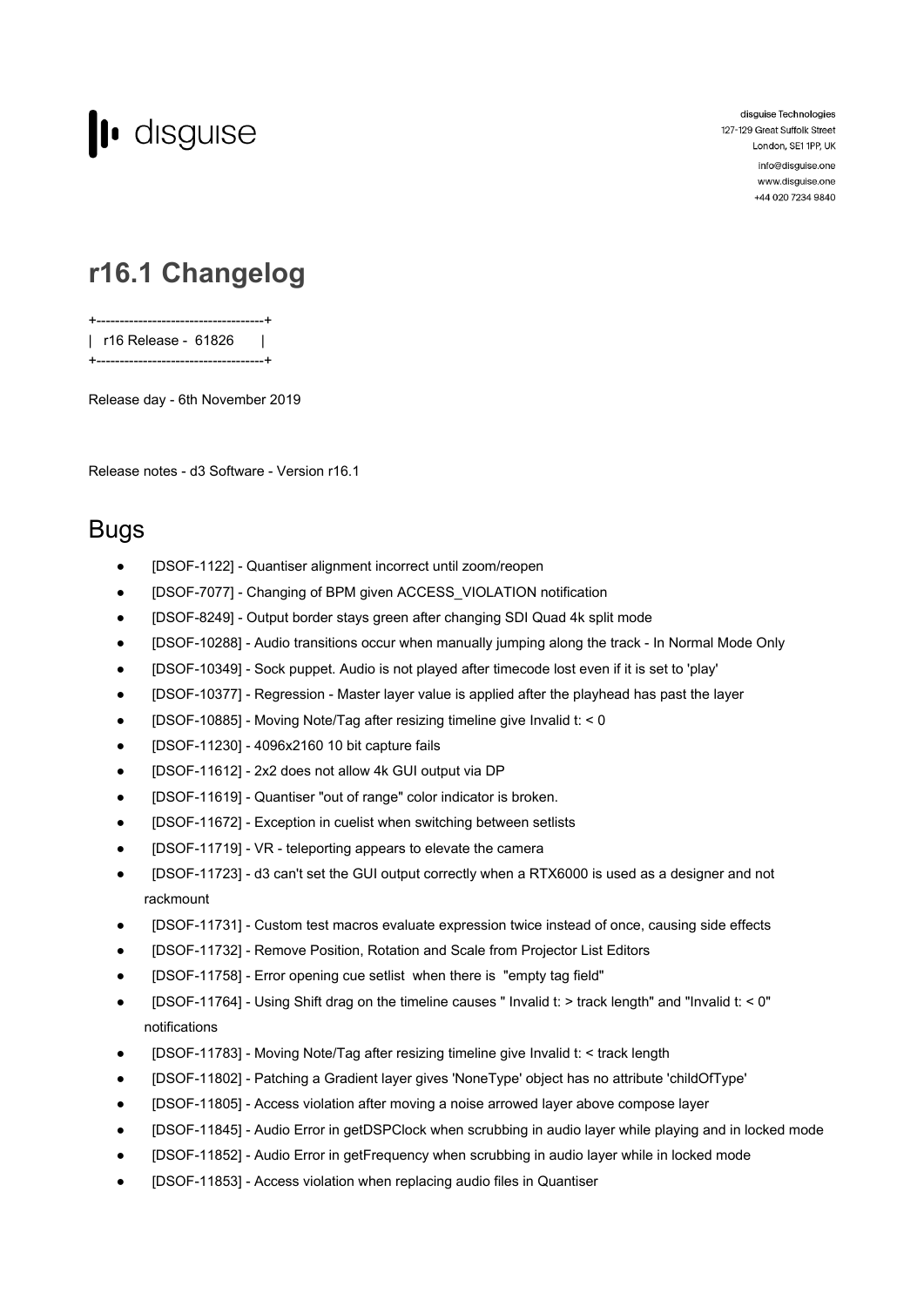

disguise Technologies 127-129 Great Suffolk Street London, SE1 1PP, UK info@disguise.one www.disguise.one +44 020 7234 9840

- [DSOF-11857] Omnical camera label doesn't show up from r16 onwards.
- [DSOF-11872] Audio is heard while scrubbing timeline with audio track even when stopped.
- [DSOF-11874] Deltacast 1080p30 3GA input results in capture thread continuously restarting
- [DSOF-11875] Audio Layer Play Channels = Booth does not mirror if the asset is MONO.
- [DSOF-11878] Audio: Distortion when changing the play mode form Normal to Locked.
- [DSOF-11882] Syncmanager will hang indefinitely when an exception is thrown
- [DSOF-11884] Info field of Audio Track editor is always empty
- [DSOF-11889] AudioFile editor is empty
- [DSOF-11891] Audio: Universal crossfade within one audio clip in normal mode will cause the clip to fade out
- [DSOF-11893] Audio: Playback never resumes if jumping into a section that sets mode to normal
- [DSOF-11894] Transitioning between two(2) audio clips in an audio module with a non-zero transition time produces a high-volume blip after the transition completes
- [DSOF-11896] Audio: Advancing from a section break in locked mode causes embedded audio to stutter
- [DSOF-11897] Audio: Changing channels in Audio Output Patch causes patched audio to restart
- [DSOF-11903] Audio: Pausing and resuming normal mode audio playback while in loop mode mutes the audio layer until it is reactivated
- [DSOF-11904] Audio channel selection is affected by transition time
- [DSOF-11905] Audio restarts when jumping across timeline
- [DSOF-11922] Sockpuppet: Embedded Audio sample is repeated if module is set to stop on clock lost
- [DSOF-11923] Sockpuppet: Embedded Audio pops on start if playback triggered by timecode
- [DSOF-11953] Audio: AudioModule does not correctly find and use prefetched audiofileplayer
- [DSOF-11963] 2SI mode caused VFC border to turn red
- [DSOF-11964] 2SI mode does not persist through restarts of d3
- [DSOF-11974] Sockpuppet/Audio: "Access violation" shown when changing track slot on MA
- [DSOF-12013] Exception when modifying the resolution of a GradientTexture
- [DSOF-12014] Failed test: Change the reflectivity value of surface 1 Changing value does nothing
- [DSOF-12016] Horizontally resizing Cue List can make window not respond to mouse input
- [DSOF-12017] Failed test: Select a row, then resize so that the row would be clipped
- [DSOF-12042] Cannot create trial installer for r16.1
- [DSOF-12056] "global name '\_activeRowIndex' is not defined" error when opening Cue list
- [DSOF-12068] Cue set list: Attempting to resize produces error
- [DSOF-12069] Cue list will sometimes select "Track" instead of what is typed into search bar

## Improvements

- [DSOF-4799] Ctrl + Shift and drag to edit previous and next keyframe simultaneously
- [DSOF-11532] Include rotational parameters in frame of reference
- [DSOF-11742] Detect SDI VFC input colour depth